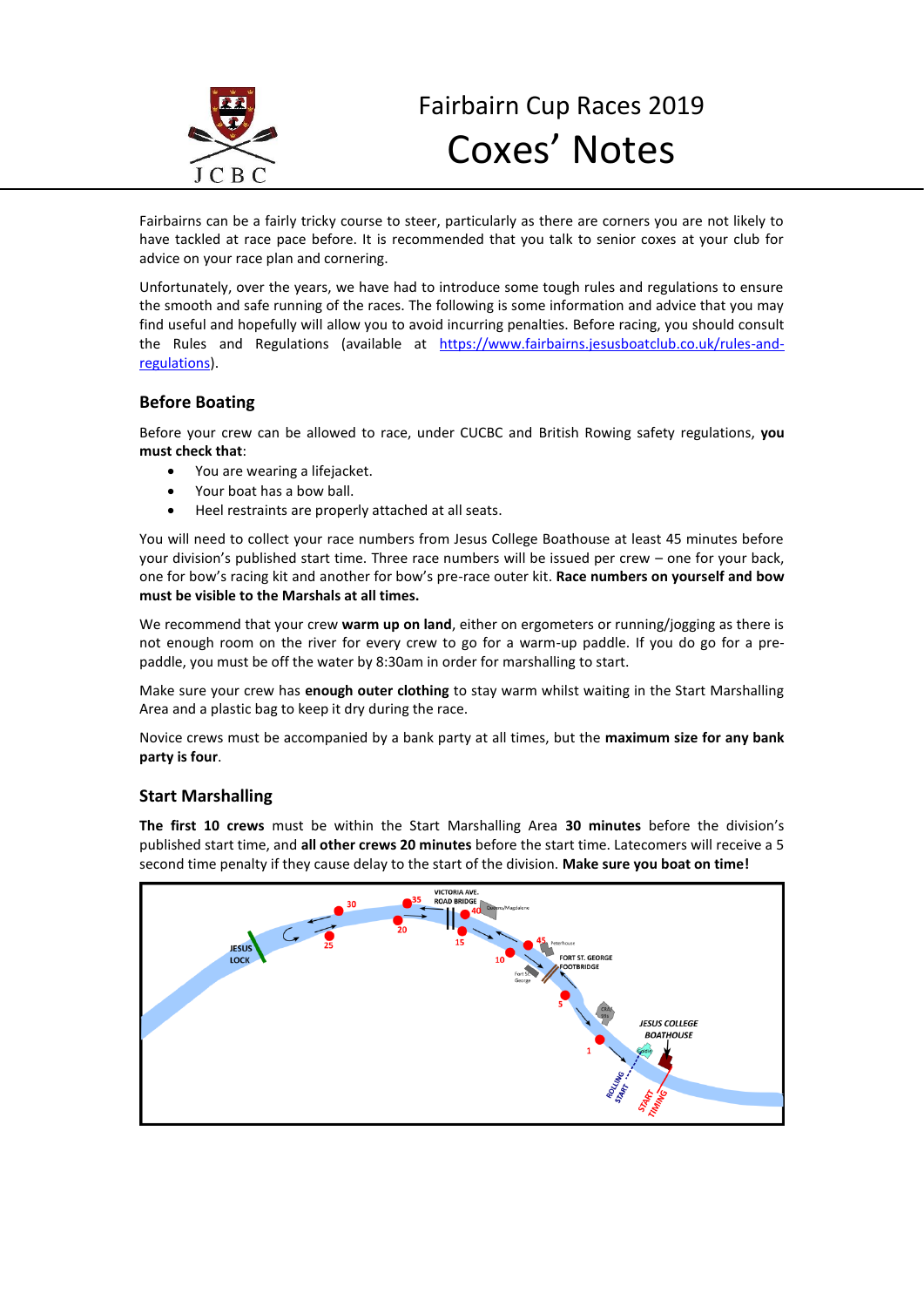Crews will assemble, **pulled in to the bank**, upstream of Goldie Boathouse with the **first half of the division pointing downstream on the Fort St. George side** and the **second half pointing upstream on the boathouse side**. Once the first 10 crews have started racing, the remaining crews on the Fort St. George side will move up to the start, allowing the second half of the division to row to Jesus Lock and spin.

Crews will be allowed to get out of their boats provided that they are in position, their boat is not causing obstruction to the circulation pattern and the location of their boat allows them to do so. Crews must ensure that they remain within reach of their boats and must get back in when instructed to do so by a marshal.

Please help to maintain the flow of the circulation pattern by moving quickly and without stopping once you see the crews ahead proceeding to the start – this will help us to ensure that the races run on time.

## **The Start**

At the start, crews will be under the control of the Starter. You will be asked to move up to the start (outside Goldie Boathouse) and raise your hand. Signal to the Starter when you are straight and ready to go by lowering your hand. After a suitable gap (around 30 second intervals between crews), the starter will call "Attention, Go." You will then perform a rolling start, a sprint start is **not required or advised** as this takes longer so holds up later crews and there is enough space to get to race pace before **timing begins at the Jesus College Boathouse flagpole**. Please start moving on the "Go" to minimise delays to other crews.

## **Overtaking**

We try to minimise the need for crews to overtake on the course by altering the gap between starting crews. For safety, there is **no overtaking before Bumps Men's Top Finish** (post just downstream of Chesterton Footbridge) – crews disobeying this rule will be disqualified (Rule 13.a). If you or your Captain believe that you may be in a position to overtake the crew in front before Men's Top Finish with a 30 second gap, you may contact the Fairbairns Secretary *at least 7 days before Race Day* to request a larger gap.

If you have to overtake or find yourself being overtaken (after Men's Top Finish), try to minimise disruption to the other crew. The slower crew should **give way to the faster crew**, steering out of their path. Any deliberate impedance of another crew will result in a penalty depending on the dangers resulting from your actions. **You should only overtake when it is safe to do so!** If you feel you have been impeded in any way, speak to a Finish Marshal as soon as possible so that your concerns can be recorded. In keeping with British Rowing regulations, there will be no time adjustments so please take a good look at the start order and look at how fast the crew ahead has been in other races. We will increase the time gap or change the start order depending on the disparity, please provide evidence (race times) to the Fairbairns Secretary at least 7 days before the race.

## **Crashing Out**

This does happen from time to time, but try not to! If you do crash, you need to clear the river as quickly as possible – another crew could be very close behind you. Remind your crew that, in any event, they must remain responsive to your commands and stay with the boat should they end up in the water. Only once you are clear of the river will you be able to assess damage and tend to any injured persons, so **clearing the river should be your first priority**. If you decide to row on, only push off from the side if there are no crews behind you that may be impeded. If there are then let them pass and continue when it is safe to do so

## **Finish**

A crew will be deemed to have finished racing when the bow ball crosses the finish line:

- Novice VIIIs: The railings on the Long Reach.
- Senior College and Invitational VIIIs: Little Bridge downstream of the Motorway Bridge.

• Senior College and Invitational IVs: Red Grind Post (upstream post opposite the Plough).

As you cross the finish line, you will hear a horn.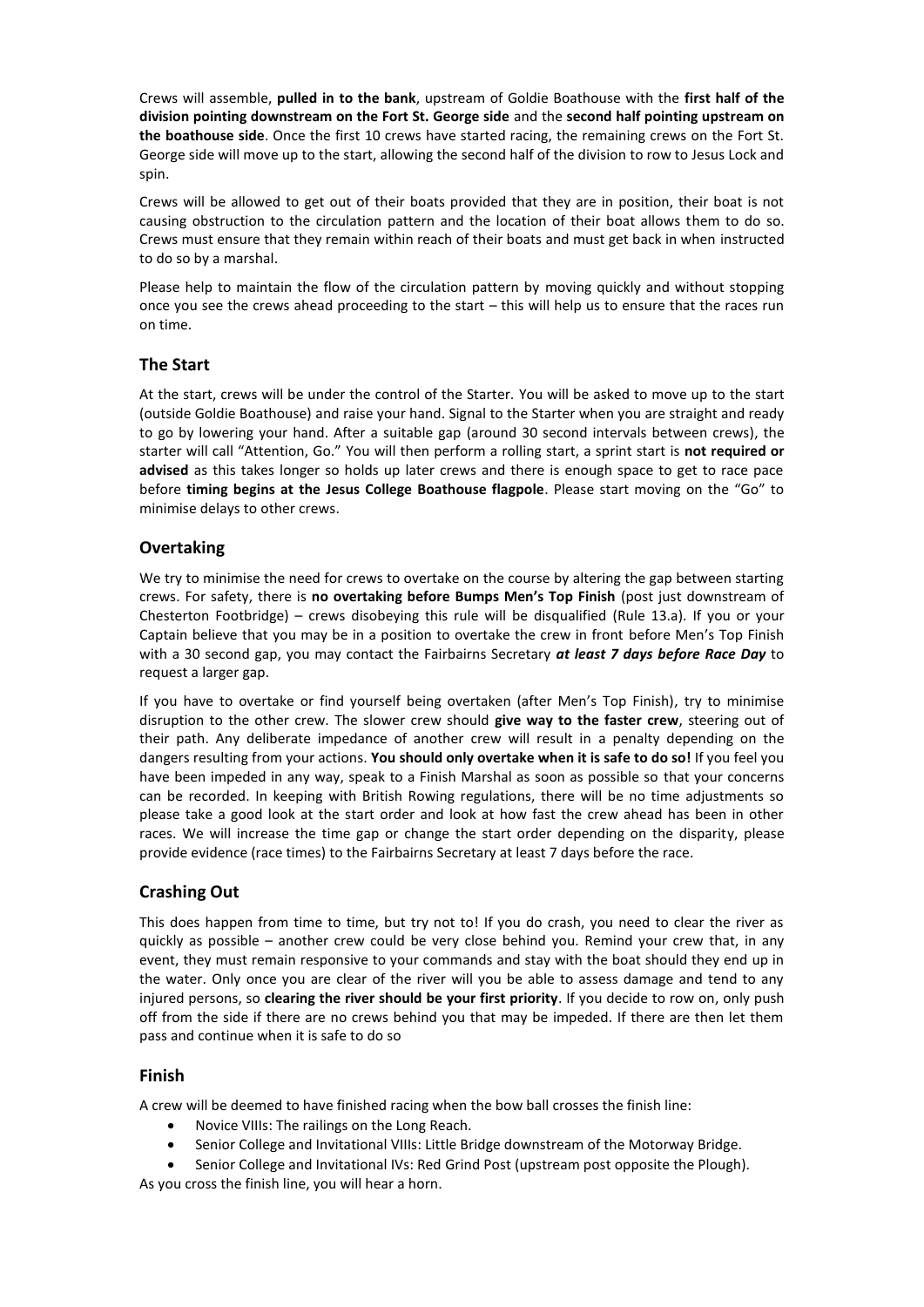

**You must keep rowing as you cross the finish line** – crews could be coming in very close behind you at race pace.

Keep rowing at light pressure until **instructed to stop, spin and pull in by a finish marshal**. On Novice Thursday, the first 30 or so crews should spin outside 'The Plough' and carefully row upstream to pull in on the towpath side. The rest of the crews should spin at grassy corner and pull in along Plough reach.

You should urge your crew to put on any dry outer clothing as soon as possible *even if they are warm from racing*. They will cool down quickly and there can be a bit of a wait before you will be allowed to row home. If you believe a member of your crew is becoming too cold, contact a Finish Marshal immediately.

### **Rowing Home**

**You will only be permitted to return to your boathouse once the entire division has finished racing.**  Jesus College Boat Club crews will be allowed to return first in order to facilitate marshalling of later divisions.

It is important that, when instructed to do so, crews row steadily back to your boathouse so as not to delay the start of later divisions. **You should obey normal navigation rules when rowing home.**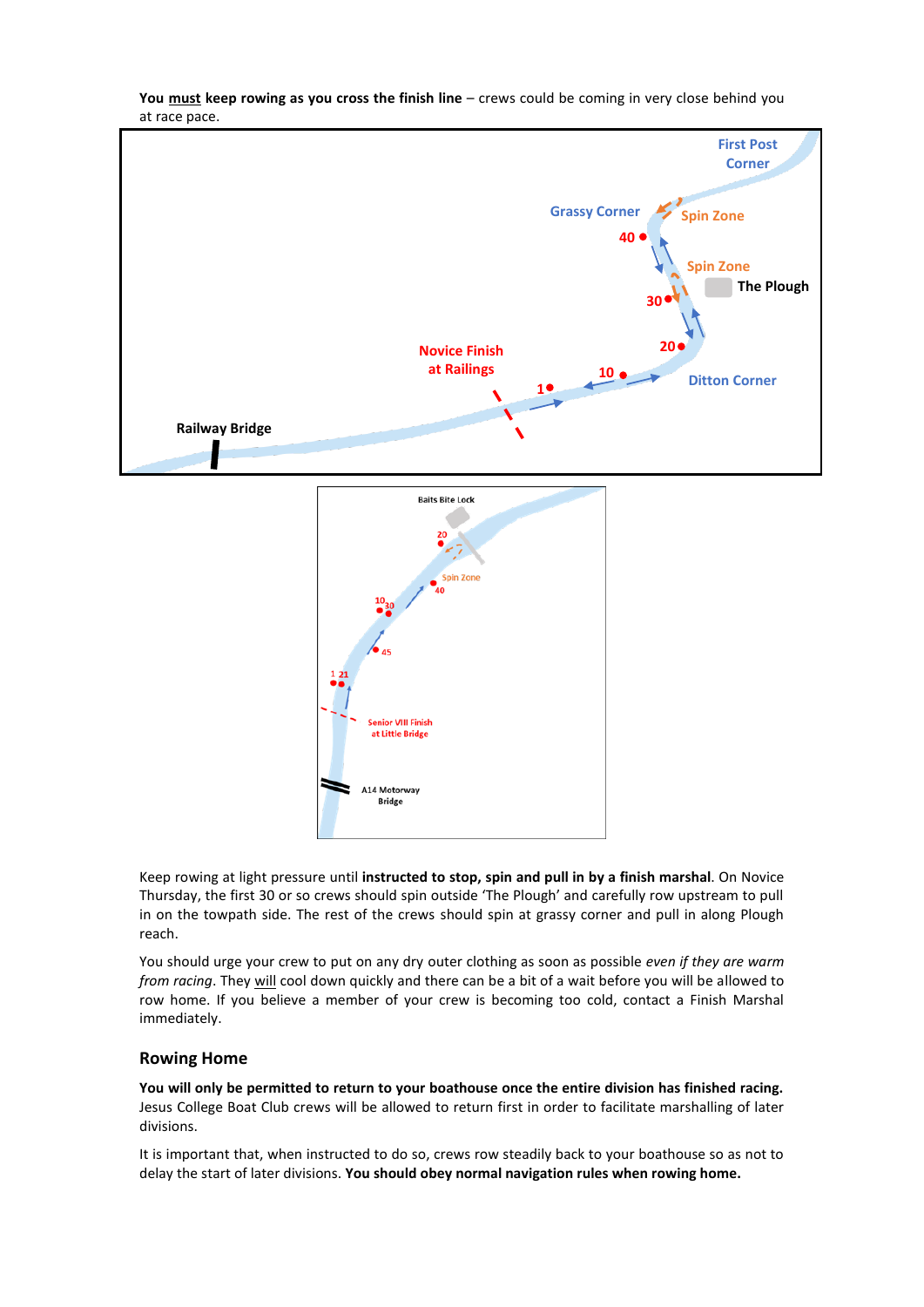Please note, your race time will not be available from the Finish Marshals; all results will be published online and at Jesus College Boathouse at the end of the day's racing.

## **Race Marshals**

All Marshals will be wearing yellow fluorescent bibs. They will note any complaints you may have and any penalties for causing obstruction during an overtake etc. Senior Umpires will be positioned along the course with radios, wearing red coats, and are in contact with the Fairbairns Secretary at Jesus College Boathouse. **You must obey all instructions from Marshals and Umpires.**

# **Medical Emergencies**

A team of first aiders from St. John's Ambulance will be in attendance throughout the races, stationed at Jesus College Boathouse between divisions but spread out along the course on bicycles during the divisions. Senior Umpires will be in radio contact with them, so get the help of a Marshal in the first instance should the need for medical assistance arise. If you have any questions do not hesitate to get in touch by email a[t jcbc-fairbairns@jcsu.jesus.cam.ac.uk.](mailto:jcbc-fairbairns@jcsu.jesus.cam.ac.uk)

Finally…*Good luck and have fun!!* 

Matthew Feuer JCBC Fairbairn Secretary 2019